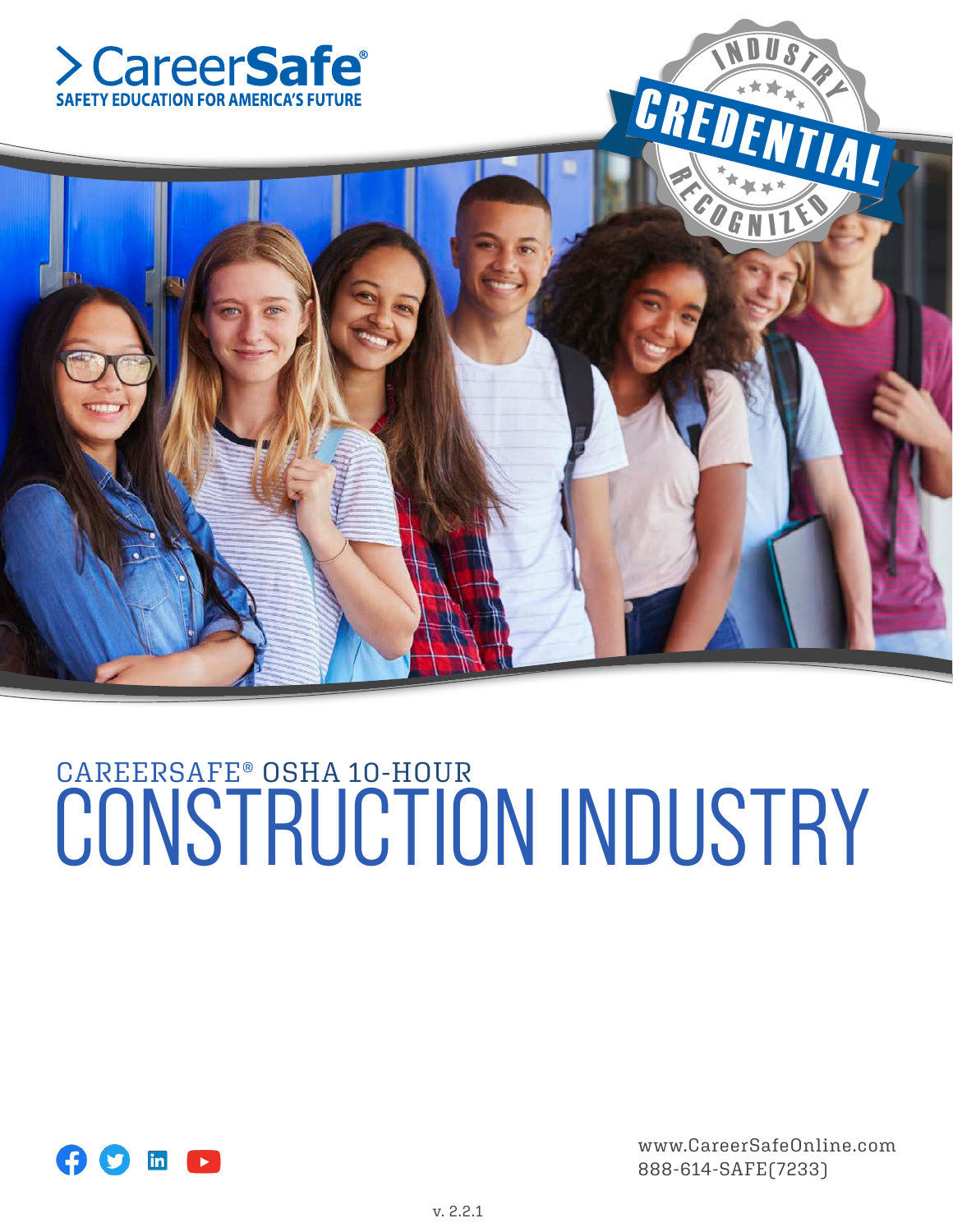# **CAREERSAFE: THE NATIONAL YOUTH SAFETY INITIATIVE**

The CareerSafe® Online program is the first of its kind. It is an interactive, Y2Y (Youth To Youth) online program that addresses the high priority safety training needs of young workers. With the CareerSafe® philosophy, "StartSafe. StaySafe.", students will learn about their rights and responsibilities in the workplace and gain valuable knowledge about how they can protect themselves and others. Throughout the program, students explore a wide range of occupational safety and health topics including Introduction to OSHA, common physical and health hazards, hazard identification, and how to protect themselves from hazards, all intended to help them StartSafe. StaySafe.®

# **NEED FOR CAREERSAFE®**

Every five days, one teen is killed on the job. According to the National Institute of Occupational Safety and Health (NIOSH) there are about 70 work-related fatalities each year among this young worker population. Additionally, more than 200,000 young workers are injured on the job annually. Further, 70,000 of them require emergency room treatment. In fact, data from the Centers of Disease Control and Prevention (CDC) indicate that young workers have the highest rates of work-related deaths, injuries and illnesses.

# **WHAT DO STUDENTS SAY?**

STUDENTS ENROLLED

*1.6 MILLION*

EDUCATIONAL INSTITUTIONS *OVER 4,000*

#### Student feedback shows...

Based on a poll of 239,278 students that completed the Construction Industry course, students overwhelmingly praise the CareerSafe® online program as being efficient and effective. The feedback collected from students allows CareerSafe® to keep our courses as engaging as they are informative and ensures that every student is getting the most out of their safety training.

*97% said they would recommend this training to other young workers*

*99% agreed the program will help them identify hazards*

*96% said the program was easy to use*



# **TESTING AND COMPLETION**

Each topic contains a brief assessment, which must be successfully completed before the topic is marked complete. Once all topics have been viewed and the corresponding assessments are passed, there is a comprehensive final assessment. Students must complete the course within 6 months and pass the final assessment with a 70% score or higher within three (3) attempts. If a student does not pass, he or she will be given one (1) course reset and must start from the beginning. Students must complete all required course material including the course survey to receive the credential. Once the student successfully completes the course a printable certificate is available. The student will also receive their OSHA 10-Hour Construction Industry wallet card by mail 4-6 weeks after completion. If the student fails to enroll the course within 1 year of the purchase date, the voucher will expire and the course will become unavailable.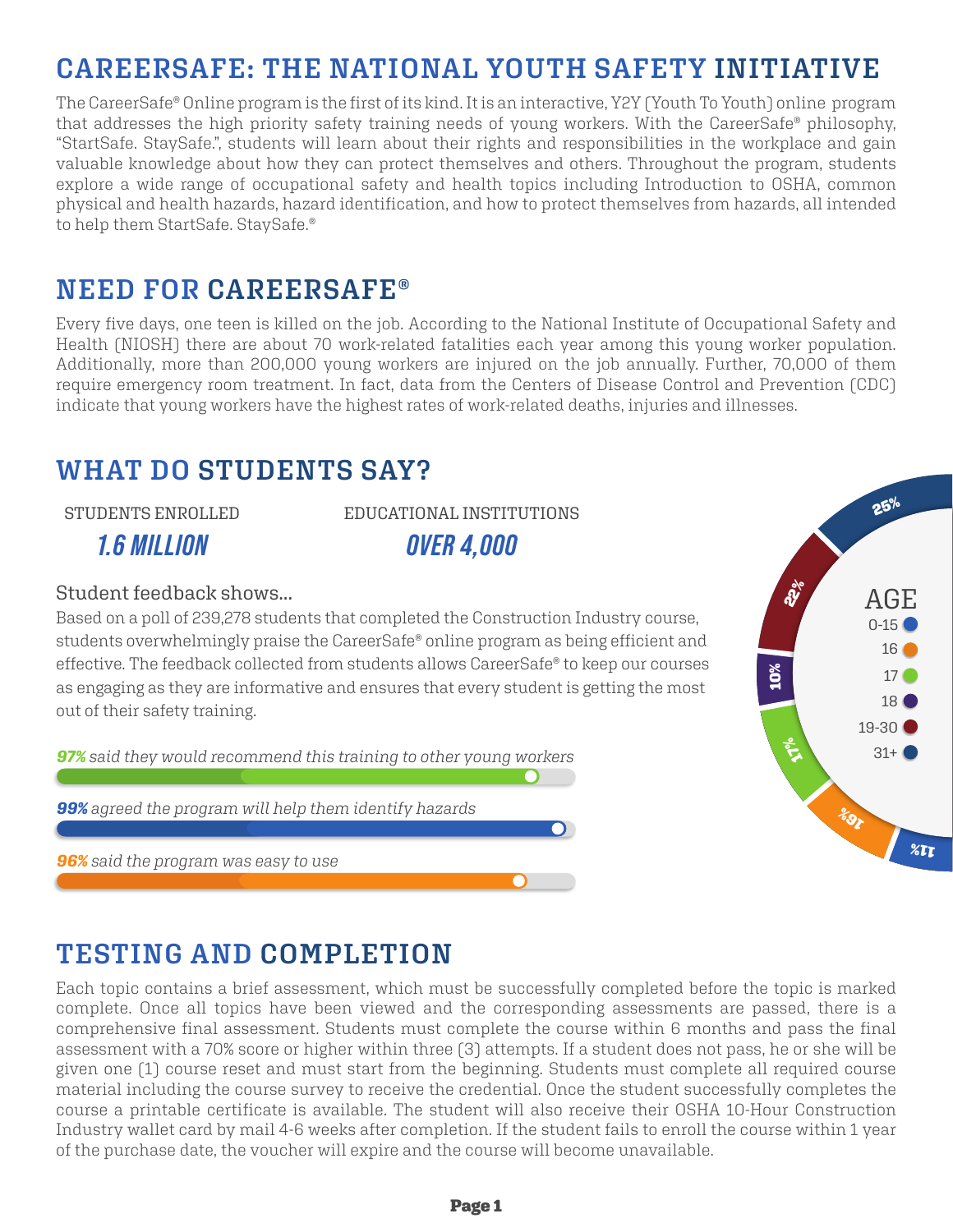# **COURSE OVERVIEW**

CareerSafe's® OSHA 10-Hour Construction Industry course consists of interactive topics discussing various safety tips and procedures one should follow in the workplace. The Construction Industry course is perfect for the construction and architecture industries.

#### **Required Topics:**

| Introduction to OSHA                | Excavations                                |
|-------------------------------------|--------------------------------------------|
| <b>OSHA Focus Four Hazards:</b>     | Materials Handling, Storage, Use, Disposal |
| - Fall Hazards                      | Scaffolds                                  |
| - Avoiding Electrocution Hazards    | Hand and Power Tools                       |
| - Struck-By Hazards                 | <b>Safe Driving Practices</b>              |
| - Caught-In or -Between             | Emergency Action Plans and Fire Protection |
| Personal Protective Equipment (PPE) | Cranes                                     |
| Health Hazards in Construction      | Welding & Cutting                          |
| <b>Supplemental Topics:</b>         |                                            |
| Ergonomics                          | <b>Bloodborne Pathogens</b>                |
| Hazard Communication                | Industrial Hygiene                         |

#### **INTRODUCTION TO OSHA** (60 minutes)

Preventing Workplace Violence

Given OSHA historical events and current information, the student will be able to explain the importance of OSHA in providing a safe and healthful workplace to workers covered by OSHA.

- *Explain why OSHA is important to workers.*
- *Explain worker rights under OSHA.*
- *Discuss employer responsibilities under OSHA.*
- *Discuss the use of OSHA standards.*
- *Explain how OSHA inspections are conducted.*
- *Utilize helpful worker safety and health resources.*

#### **FALL HAZARDS** (90 minutes)

Given current OSHA and industry information regarding construction worksite illnesses, injuries and/or fatalities, the student will be able to recognize fall hazards in construction.

- *Identify major fall hazards.*
- *Describe types of fall hazards.*
- *Protect yourself from fall hazards.*
- *Recognize employer requirements to protect workers from fall hazards.*

#### **AVOIDING ELECTROCUTION HAZARDS** (60 minutes)

Given current OSHA and industry information regarding construction worksite illnesses, injuries and/or fatalities, the student will be able to recognize electrocution hazards in construction.

- *Identify major electrocution hazards.*
- *Describe types of electrocution hazards.*
- *Protect him/herself from electrocution hazards.*
- *Recognize employer requirements to protect workers from electrocution hazards.*

#### **STRUCK-BY HAZARDS** (60 minutes)

Given current OSHA and industry information regarding construction worksite illnesses, injuries and/or fatalities, the student will be able to recognize struck-by hazards in construction.

- *Identify common struck-by hazards.*
- *Describe types of struck-by hazards.*
- *Protect yourself from struck-by hazards.*
- *Recognize employer requirements to protect workers from struck-by hazards.*

#### Page 2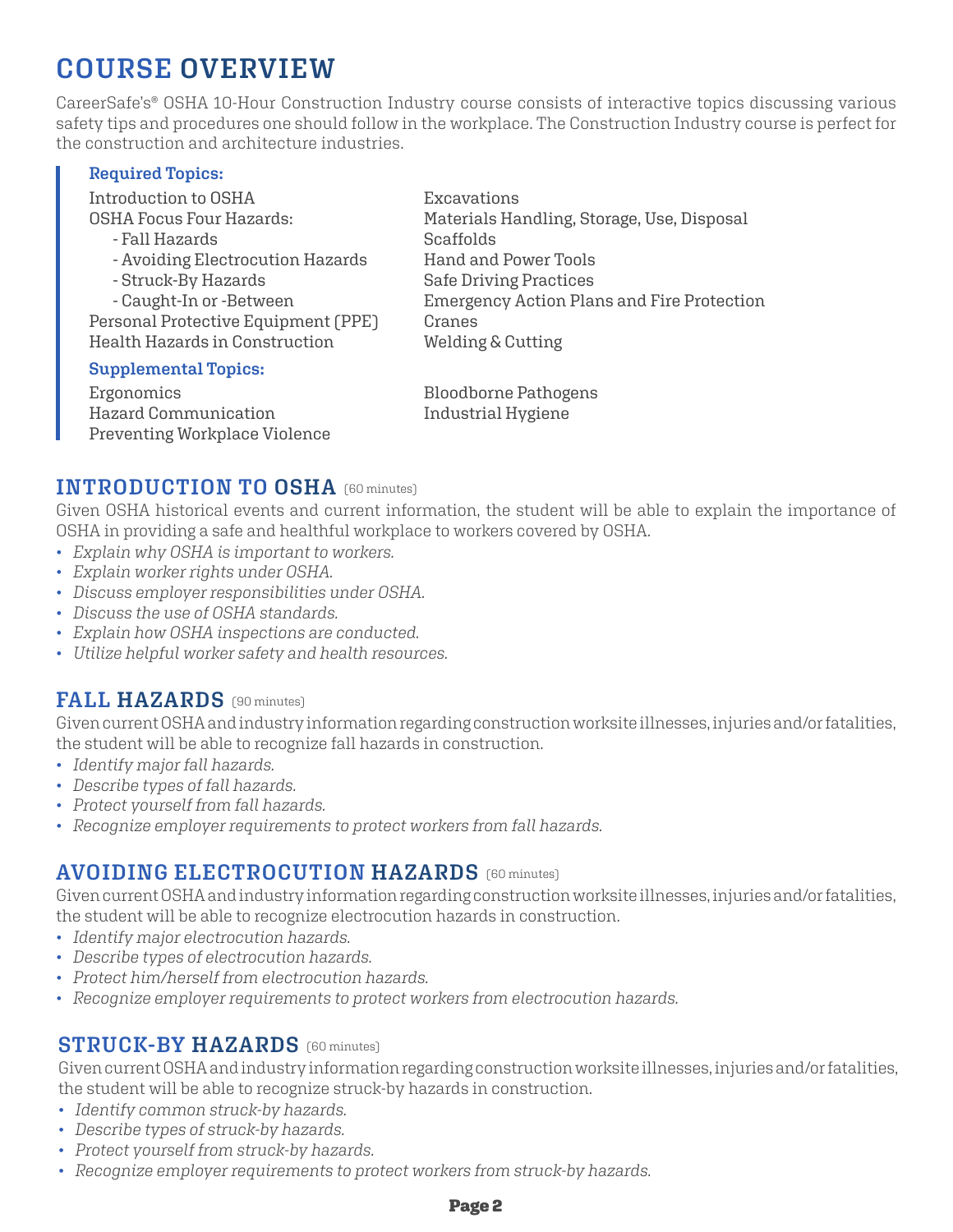## **CAUGHT-IN OR CAUGHT-BETWEEN HAZARDS** (30 minutes)

Given current OSHA and industry information regarding construction worksite illnesses, injuries and/or fatalities, the student will be able to recognize caught-in or -between hazards in construction.

- *Identify common caught-in or -between hazards.*
- *Describe types of caught-in or -between hazards.*
- *Protect themselves from caught-in or -between hazards.*
- *Recognize employer requirements to protect workers from caught-in or -between hazards.*

## (60 minutes) **PERSONAL PROTECTIVE EQUIPMENT (PPE)**

Given current OSHA and industry information regarding worksite illnesses, injuries and/or fatalities, the student will be able to select appropriate personal protective equipment for common industry hazards.

- *Recall employer responsibilities toward affected employees regarding PPE.*
- *Identify when face and head protection should be used.*
- *Recall which types of hand and foot protection should be used in a specific situation.*
- *Recognize the differences between respirator types.*
- *Identify the differences between full-body protection levels.*

#### **HEALTH HAZARDS IN CONSTRUCTION** [30 minutes]

Given current OSHA and industry information regarding worksite illnesses, injuries, and/or fatalities, the student will be able recognize how to protect themselves from common health hazards found in construction industry workplaces.

- *Identify common health hazards (e.g., chemical, heat stress, noise, biological, ergonomic-related).*
- *Describe types of common health hazards.*
- *Apply health hazard protection methods.*
- *Recognize employer requirements to protect workers from health hazards in construction, including hazards communication program.*

#### (30 minutes) **EXCAVATIONS**

Given current OSHA and general industry information regarding worksite illnesses, injuries, and/or fatalities, the student will be able to recognize responsibilities related to excavations.

- *Identify the greatest risk present at an excavation site.*
- *Recognize the three methods of protecting employees from cave-ins.*
- *Name hazards associated with excavation areas and ways to eliminate them.*
- *Describe the functions of a competent worker at an excavation site.*
- *Identify employer requirements to protect workers from excavation hazards.*

#### $\textbf{MATERIALS}$   $\textbf{HANDLING}$  (30 minutes)

Given best practices and current OSHA and industry information regarding worksite illnesses, injuries, and/or fatalities, the student will be able to recognize how to protect themselves from hazards associated with material handling.

- *Identify types of material handling equipment.*
- *Describe hazards associated with material handling activities (e.g., storage, use, and disposal).*
- *Identify methods to prevent hazards associated with material handling equipment.*
- *Recognize employer requirements to protect workers from material handling hazards.*

#### (30 minutes) **SCAFFOLDS**

Given best practices and current OSHA and industry information regarding worksite injuries and/or fatalities, the student will be able to recognize how to protect themselves from hazards associated with scaffolds.

- *Describe the role of a competent person related to scaffolding.*
- *Identify the types of scaffolds commonly used on construction sites.*
- *Describe hazards associated with scaffolds.*
- *Discuss methods to prevent hazards associated with scaffolds.*
- *Recognize employer requirements to protect workers from scaffold hazards.*

#### Page 3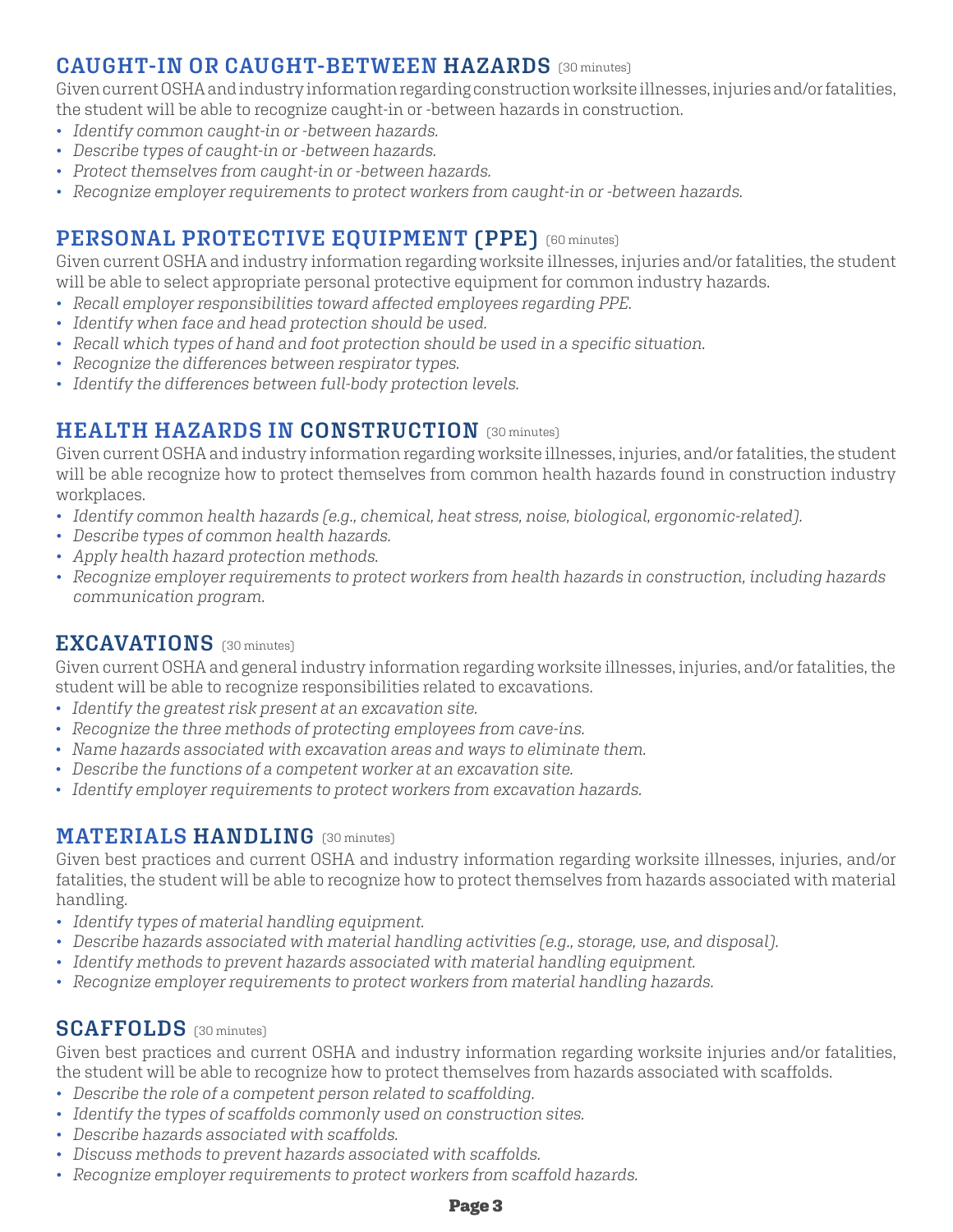#### **HAND AND POWER TOOLS** (30 minutes)

Given current OSHA and industry information regarding general industry worksite illnesses, injuries, and/or fatalities, the student will be able to recognize hazards associated with using hand and power tools.

- *List the basic hand and power tool safety rules.*
- *Identify the precautions essential to the safe use of tools commonly used at construction worksites.*
- *Name the guarding techniques that apply to hand and power tools.*
- *Recognize employer requirements to protect workers from tool hazards.*

#### **SAFE DRIVING PRACTICES** (30 minutes)

Given current OSHA and industry information regarding general industry worksite illnesses, injuries, and/or fatalities, the student will be able to recognize hazards associated with driving.

- *Identify the number one cause of death for U.S. teens.*
- *List eight risk factors for young drivers.*
- *Identify the biggest risk factor for young drivers.*
- *Define distracted driving.*
- *Provide examples and/or causes of distracted driving.*
- *Identify the biggest risk factor for distracted driving.*
- *Discuss the risk of having other young passengers in the car.*
- *List some actions employers should take to keep employees safe while driving.*
- *List some actions employees can take to safely drive on the job.*

#### **EMERGENCY ACTION PLANS AND FIRE PROTECTION** (30 minutes)

Given current OSHA and industry information regarding worksite illnesses, injuries, and/or fatalities, the student will be able to recognize hazards and best practices associated with emergency action plans, fire prevention plans fire protection, and exit routes.

- *Recognize benefits of an Emergency Action Plan.*
- *Identify elements of Fire Protection Plan.*
- *Identify conditions under which evacuation actions may be necessary in an emergency situation.*
- *Identify conditions under which shelter-in-place may be necessary in an emergency situation.*
- *Identify characteristics of an effective emergency escape route.*
- *Recognize the five types of fire extinguishers, including the types of fires they can extinguish.*
- *Review requirements for proper maintenance of portable fire extinguishers.*

#### **CRANES** (30 minutes)

Given current OSHA and industry information regarding worksite illnesses, injuries and/or fatalities, the student will be able to recognize how to protect themselves from hazards associated with construction crane operations.

- *Identify common causes of crane accidents.*
- *Describe requirements for crane use, including pre-planning methods.*
- *Describe precautions for crane use near power lines.*
- *Recognize employer requirements to protect workers from crane hazards.*
- *Explain training requirements related to crane operations.*

#### **WELDING & CUTTING** (30 minutes)

Given current OSHA and industry information regarding worksite illnesses, injuries and/or fatalities, the student will be able to recognize welding and cutting hazards in the construction industry.

- *Describe how to safely use the equipment associated with gas welding and cutting.*
- *Describe how to safely use the equipment associated with arc welding and cutting.*
- *List the various methods of ventilation and protection used in various working environments.*
- *Restate the dangers associated with both chemical and physical agents when welding and cutting.*